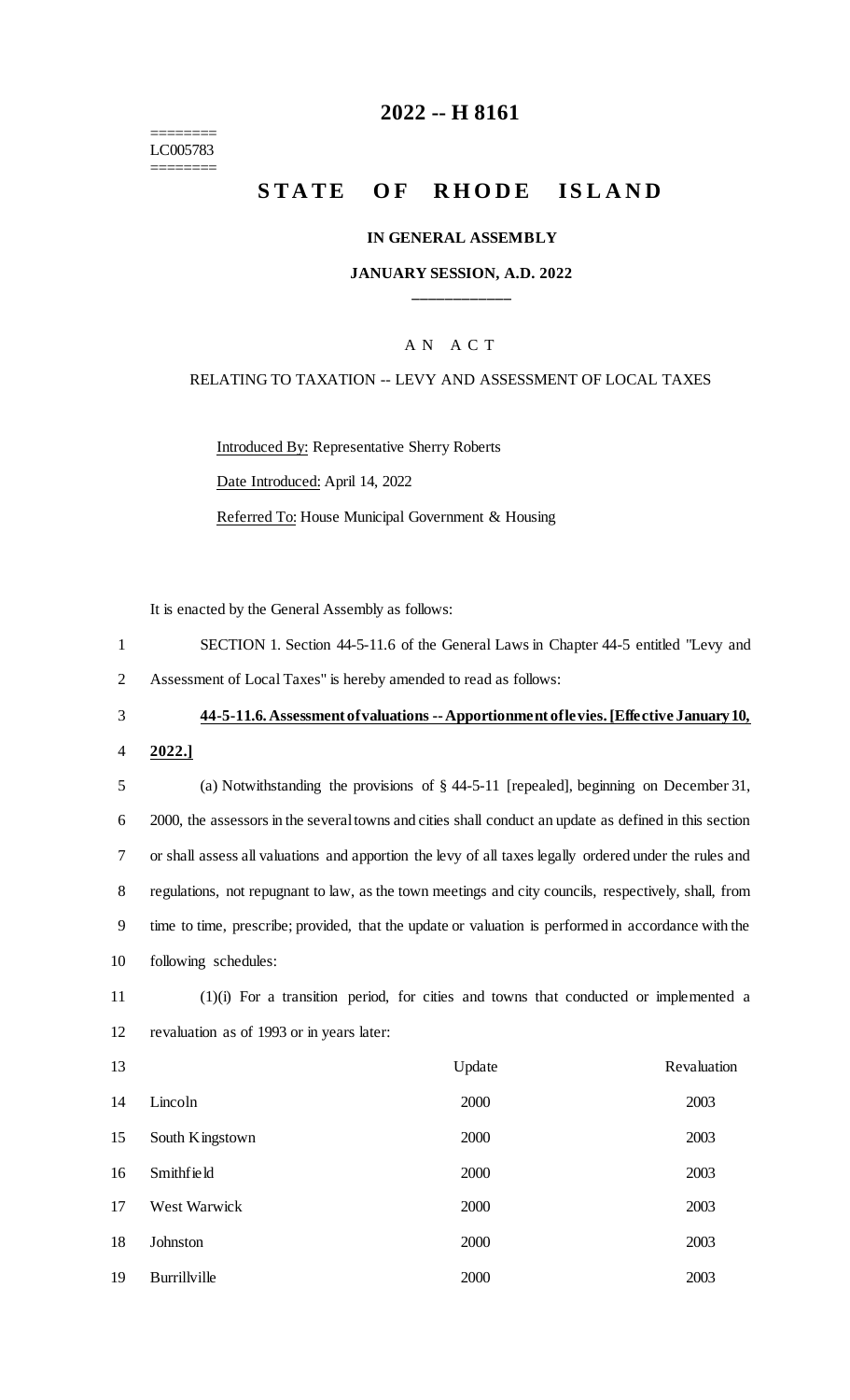| $\mathbf{1}$   | North Smithfield                                                                            | 2000 | 2003 |
|----------------|---------------------------------------------------------------------------------------------|------|------|
| $\overline{2}$ | <b>Central Falls</b>                                                                        | 2000 | 2003 |
| 3              | North Kingstown                                                                             | 2000 | 2003 |
| $\overline{4}$ | Jamestown                                                                                   | 2000 | 2003 |
| 5              | North Providence                                                                            | 2001 | 2004 |
| 6              | Cumberland                                                                                  | 2001 | 2004 |
| 7              | <b>Bristol</b>                                                                              | 2004 | 2001 |
| 8              | Charlestown                                                                                 | 2001 | 2004 |
| 9              | East Greenwich                                                                              | 2002 | 2005 |
| 10             | Cranston                                                                                    | 2002 | 2005 |
| 11             | Barrington                                                                                  | 2002 | 2005 |
| 12             | Warwick                                                                                     | 2003 | 2006 |
| 13             | Warren                                                                                      | 2003 | 2006 |
| 14             | <b>East Providence</b>                                                                      | 2003 | 2006 |
| 15             | (ii) Provided that the reevaluation period for the town of New Shoreham shall be extended   |      |      |
| 16             | to 2003 and the update for the town of Hopkinton may be extended to 2007 with no additional |      |      |
| 17             | reimbursements by the state relating to the delay.                                          |      |      |
| 18             | (iii) The implementation date for this schedule is December 31, of the stated year.         |      |      |
| 19             | (iv) Those cities and towns not listed in this schedule shall continue the revaluation      |      |      |
|                |                                                                                             |      |      |

schedule pursuant to § 44-5-11 [repealed].

## (2)(i) For the post-transition period and in years thereafter:

| 22 |                | Update $#1$ | Update #2 | Revaluation |
|----|----------------|-------------|-----------|-------------|
| 23 | Woonsocket     | 2002        | 2005      | 2008        |
| 24 | Pawtucket      | 2002        | 2005      | 2008        |
| 25 | Portsmouth     | 2001        | 2004      | 2007        |
| 26 | Coventry       | 2001        | 2004      | 2007        |
| 27 | Providence     | 2003        | 2006      | 2009        |
| 28 | Foster         | 2002        | 2005      | 2008        |
| 29 | Middletown     | 2002        | 2005      | 2008        |
| 30 | Little Compton | 2003        | 2006      | 2009        |
| 31 | Scituate       | 2003        | 2006      | 2009        |
| 32 | Westerly       | 2003        | 2006      | 2009        |
| 33 | West Greenwich | 2004        | 2007      | 2010        |
| 34 | Glocester      | 2004        | 2007      | 2010        |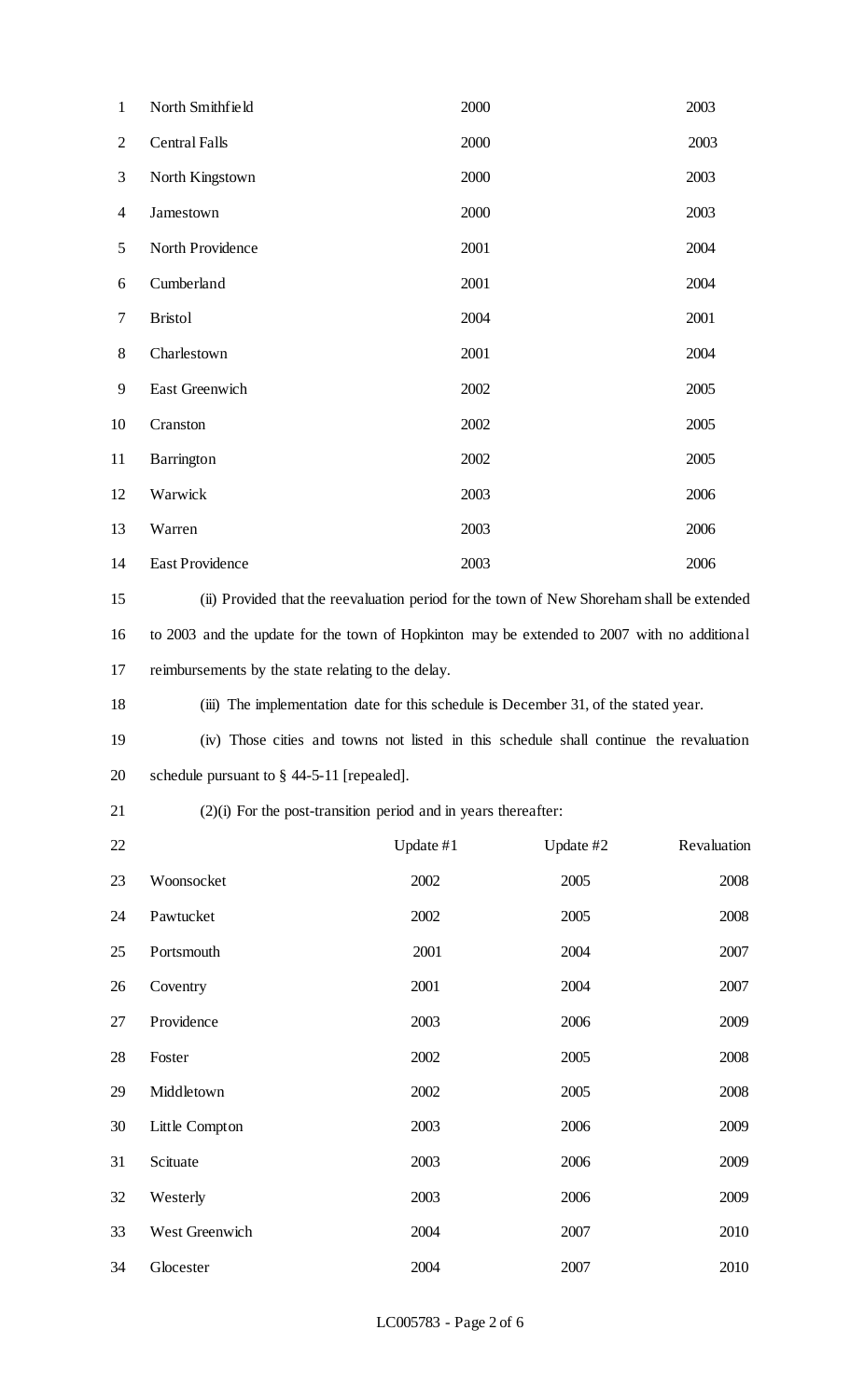| $\mathbf{1}$   | Richmond               | 2004 | 2007 | 2010 |
|----------------|------------------------|------|------|------|
| $\mathbf{2}$   | <b>Bristol</b>         | 2004 | 2007 | 2010 |
| $\mathfrak{Z}$ | Tiverton               | 2005 | 2008 | 2011 |
| $\overline{4}$ | Newport                | 2005 | 2008 | 2011 |
| $\mathfrak{S}$ | New Shoreham           | 2006 | 2009 | 2012 |
| 6              | Narragansett           | 2005 | 2008 | 2011 |
| $\tau$         | Exeter                 | 2005 | 2008 | 2011 |
| $8\,$          | Hopkinton              | 2007 | 2010 | 2013 |
| 9              | Lincoln                | 2006 | 2009 | 2012 |
| 10             | South Kingstown        | 2006 | 2009 | 2012 |
| 11             | Smithfield             | 2006 | 2009 | 2012 |
| 12             | West Warwick           | 2006 | 2009 | 2012 |
| 13             | Johnston               | 2006 | 2009 | 2012 |
| 14             | Burrillville           | 2006 | 2009 | 2012 |
| 15             | North Smithfield       | 2006 | 2009 | 2012 |
| 16             | <b>Central Falls</b>   | 2006 | 2009 | 2012 |
| 17             | North Kingstown        | 2006 | 2009 | 2012 |
| 18             | Jamestown              | 2006 | 2009 | 2012 |
| 19             | North Providence       | 2007 | 2010 | 2013 |
| 20             | Cumberland             | 2007 | 2010 | 2013 |
| 21             | Charlestown            | 2007 | 2010 | 2013 |
| 22             | East Greenwich         | 2008 | 2011 | 2014 |
| 23             | Cranston               | 2008 | 2011 | 2014 |
| 24             | Barrington             | 2008 | 2010 | 2014 |
| 25             | Warwick                | 2009 | 2012 | 2015 |
| 26             | Warren                 | 2009 | 2012 | 2016 |
| 27             | <b>East Providence</b> | 2009 | 2012 | 2015 |

 (ii) The implementation date for the schedule is December 31 of the stated year. Upon the completion of the update and revaluation according to this schedule, each city and town shall conduct a revaluation within nine (9) years of the date of the prior revaluation and shall conduct an update of real property every three (3) years from the last revaluation. Provided, that for the town of Bristol, the time for the first statistical update following the 2010 revaluation shall be extended from 2013 to 2014 and said statistical update shall be based on valuations as of December 31, 2014, and the first revaluation following the December 31, 2014, and 2015 statistical revaluation shall be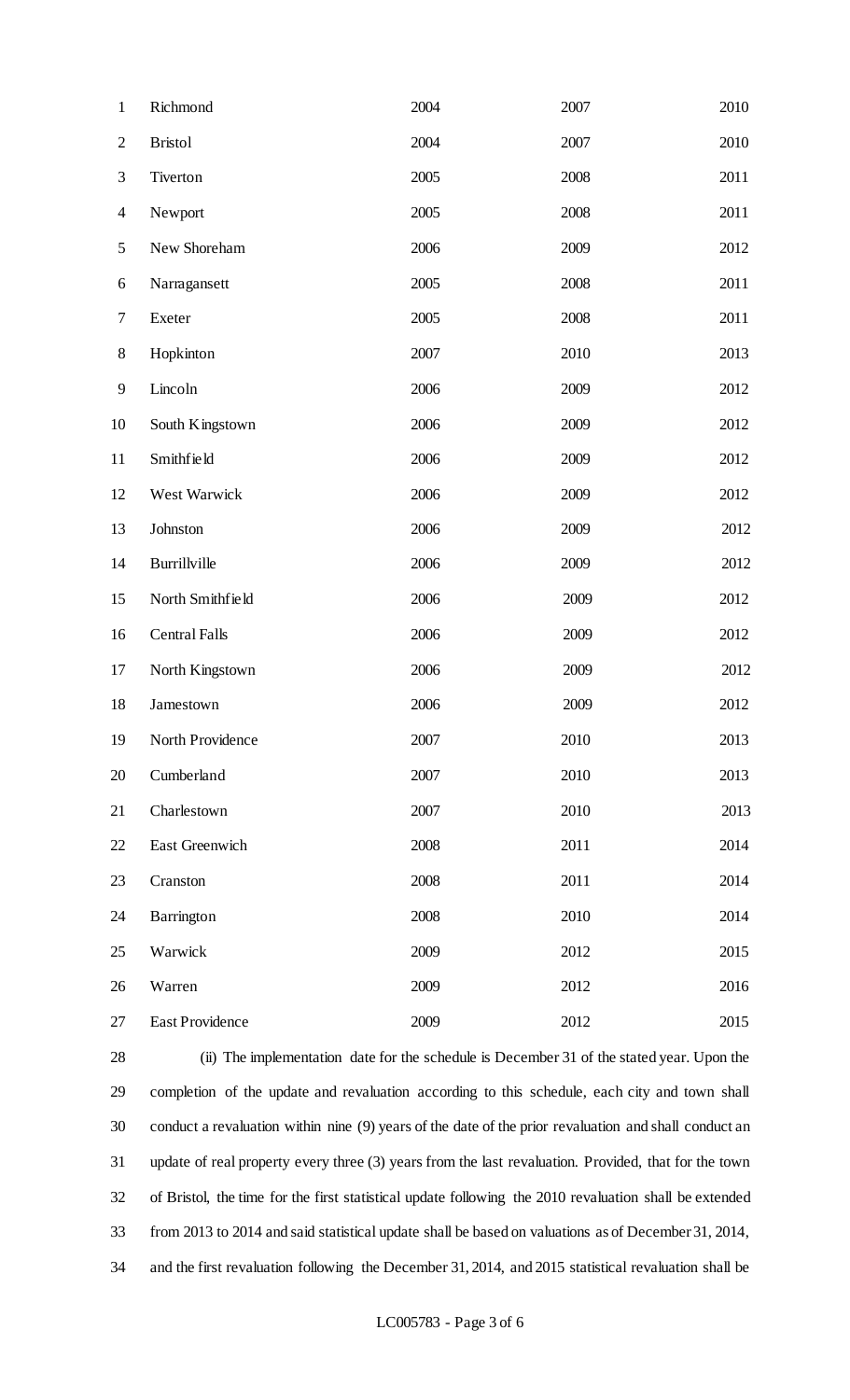extended from 2016 to 2019 and said revaluation shall be based on valuations as of December 31, 2018, and, that for the city of Woonsocket, the time of the first statistical update following the 2017 revaluation shall be extended from 2020 to 2021, and the statistical update shall be based on the 4 valuations as of December 31, 2021, and, that for the town of West Greenwich, the time for a first statistical update following the 2019 revaluation shall be extended from 2022 to 2023 and said statistical update shall be based on valuations as of December 31, 2023.

 (iii) Cities and towns shall not change the assessment of any property based on the purchase price of the property after a transfer occurs except in accordance with a townwide or citywide revaluation or update schedule; provided that, this prohibition shall not apply to completed new real estate construction.

 (b) No later than February 1, 1998, the director of the department of revenue shall promulgate rules and regulations consistent with the provisions of this section to define the requirements for the updates that shall include, but not be limited to:

14 (1) An analysis of sales;

(2) A rebuilding of land value tables;

(3) A rebuilding of cost tables of all improvement items; and

 (4) A rebuilding of depreciation schedules. Upon completion of an update, each city or town shall provide for a hearing and/or appeal process for any aggrieved person to address any issue that arose during the update.

 (c) The costs incurred by the towns and cities for the first update shall be borne by the state in an amount not to exceed twenty dollars (\$20.00) per parcel. The costs incurred by the towns and cities for the second update shall be borne eighty percent (80%) by the state (in an amount not to exceed sixteen dollars (\$16.00) per parcel) and twenty percent (20%) by the town or city, and in the third update and thereafter, the state shall pay sixty percent (60%) of the update (not to exceed twelve dollars (\$12.00) per parcel) and the town or city shall pay forty percent (40%); provided, that for the second update and in all updates thereafter, that the costs incurred by any city or town that is determined to be a distressed community pursuant to § 45-13-12 shall be borne eighty percent (80%) by the state and twenty percent (20%) by the city or town for all updates required by this section.

 (d) The office of municipal affairs, after consultation with the League of Cities and Towns and the Rhode Island Assessors' Association, shall recommend adjustments to the costs formula described in subsection (c) of this section based upon existing market conditions.

 (e) Any property that is either exempt from the local property tax pursuant to § 44-3-3 or pays a city or town an amount in lieu of taxes is not required to have its values updated pursuant to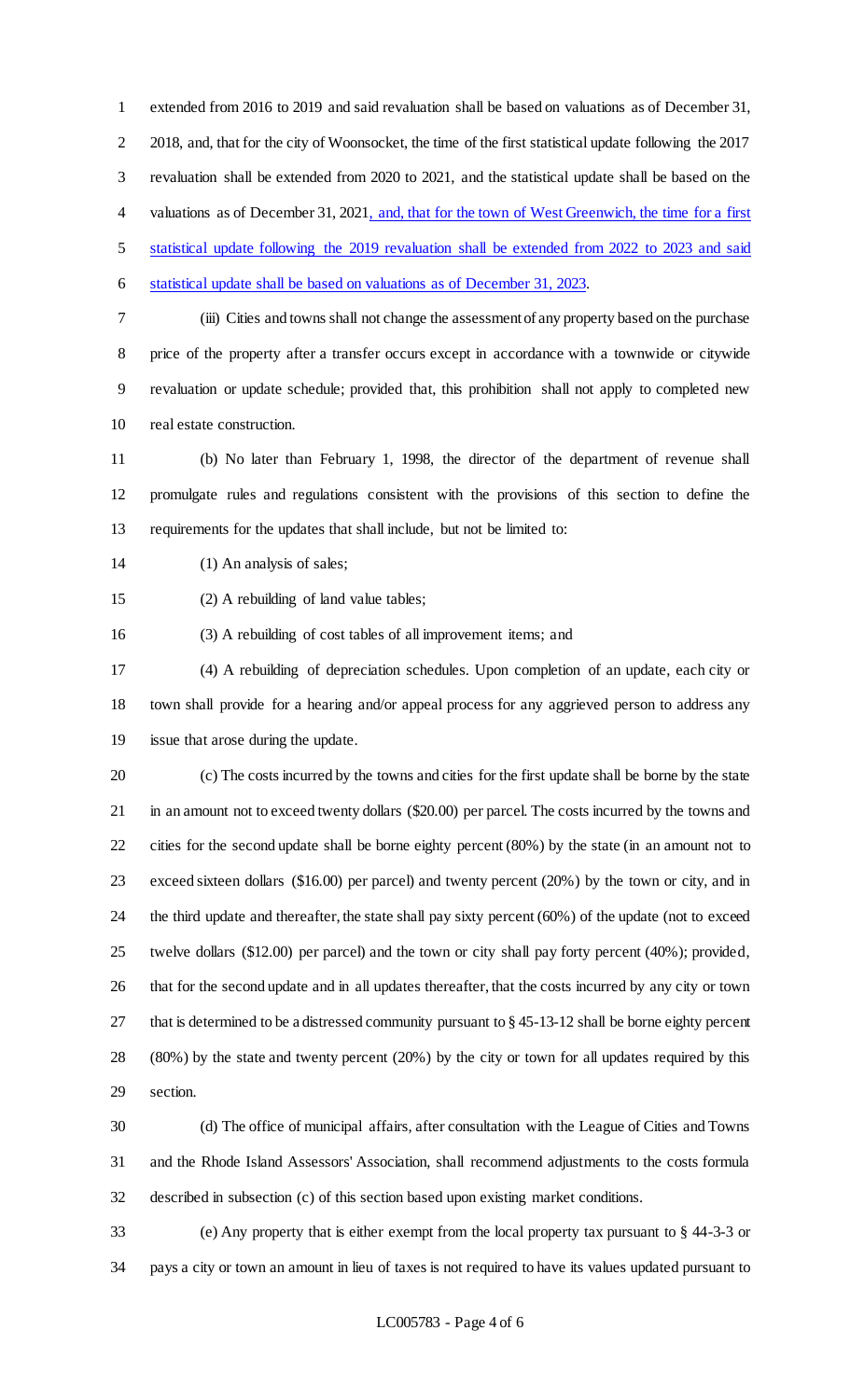this section and the property is not eligible for the reimbursement provisions of subsection (c) of this section. However, those properties that are exempt from taxation and are eligible for state appropriations in lieu of property tax under the provisions of § 45-13-5.1 are eligible for state reimbursement pursuant to subsection (c) of this section, provided, that these properties were revalued as part of that city or town's most recent property revaluation.

 (f) No city or town is required to conduct an update pursuant to this section unless the state has appropriated sufficient funds to cover the state's costs as identified in subsection (c) of this section.

 (g) Any city or town that fails to conduct an update or revaluation as required by this section, or requests and receives an extension of the dates specified in this section, shall receive the same amount of state aid under §§ 45-13-1, 45-13-5.1, and 45-13-12 in the budget year for which the new values were to apply as the city or town received in state aid in the previous budget year; provided, however, if the new year's entitlement is lower than the prior year's entitlement, the lower amount applies, except for the town of New Shoreham for the fiscal year 2003.

 (h) Any bill or resolution to extend the dates for a city or town to conduct an update or revaluation must be approved by a two-thirds (⅔) majority of both houses of the general assembly. SECTION 2. This act shall take effect upon passage.

### ======== LC005783 ========